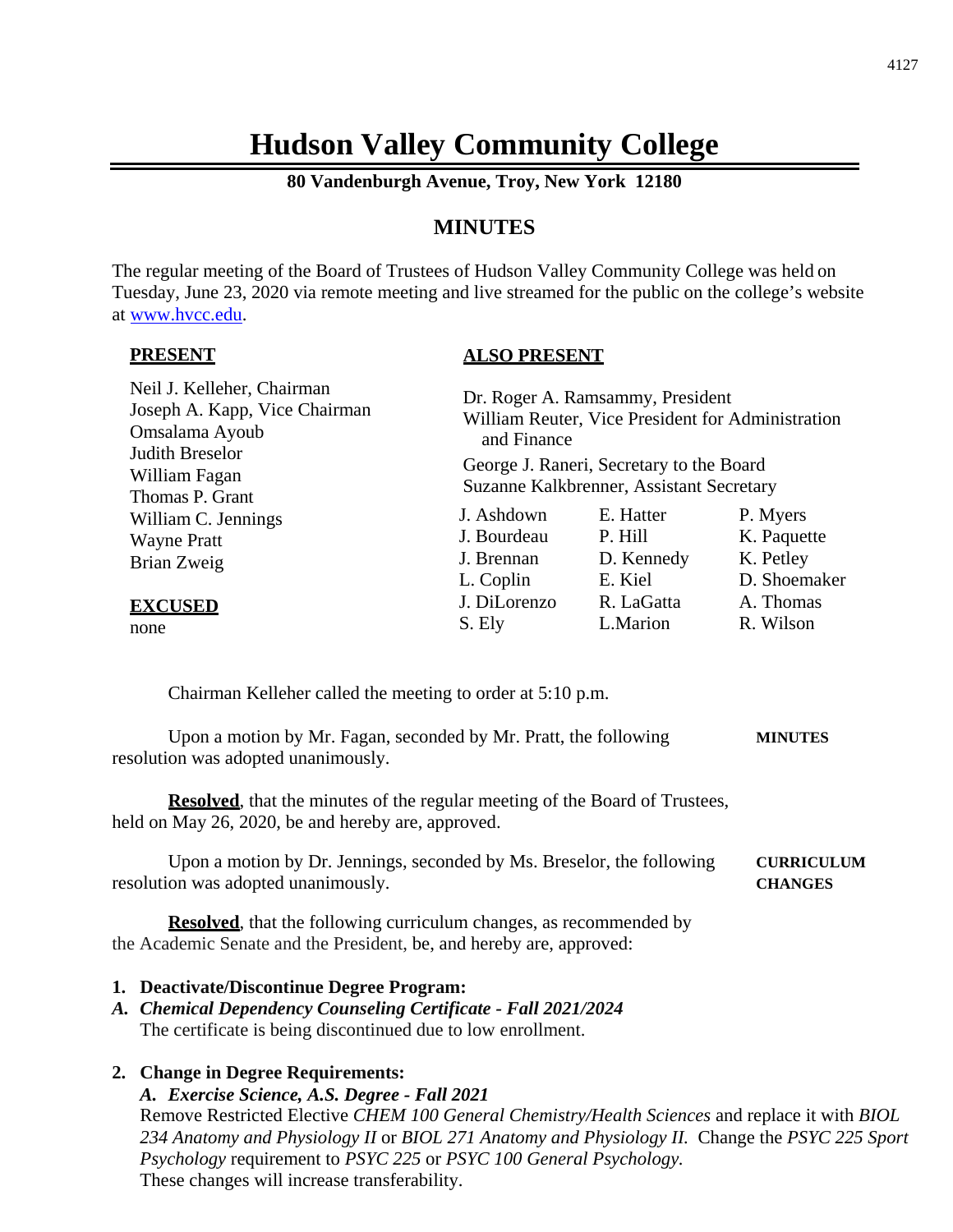Upon a motion by Mr. Grant, seconded by Mr. Fagan, the following **GRADE DISPUTE** resolution was adopted unanimously. **POLICY**

**Resolved**, that the request to approve changes to the policy entitled, "Grade Dispute Policy," as recommended by the Academic Senate and the President, be, and hereby is, approved. The policy shall read as follows:

# **GRADE DISPUTE POLICY**

Protection against improper academic evaluation: Students should be free to take reasoned exception to the data or views offered in any course of study and to reserve judgment about matters of opinion. At the same time, they are responsible for maintaining standards of academic performance and understanding the material presented in each course in which they are enrolled. If a student feels he/she is being graded improperly, or that a grade is based on some standard other than academic performance, this Grade Dispute Procedure gives the student protection through orderly procedures against prejudices or capricious academic evaluation.

General Procedure: In keeping with the intent and spirit of these statements, it is incumbent upon all parties involved to show respect, restraint and responsibility in their efforts to resolve complaints. It is incumbent upon faculty members and students to arrange meetings and conferences with each other in good faith and to communicate decisions within established time frames to all concerned parties.

Burden of Proof: The burden of proof needed to substantiate the existence of an improper grade shall rest with the student. The student must demonstrate, by clear and convincing evidence, that a final grade was entered whereby all or part of the grade was calculated in a manner inconsistent with published grading procedures.

Instances of the above are limited to situations where a student believes he/she received an inappropriate grade in a particular course. They do not include questions concerning admission to a program or a specific course section or denial of financial aid.

Prohibition against Retaliatory Action: Any retaliatory action of any kind taken against a person seeking redress under these procedures is prohibited.

Academic Standing: The vice president of academic affairs will decide issues of Academic Standing, if relevant, during the pendency of a grade dispute.

Campus Judicial Coordinator: It is strongly recommended that the student meet with the campus judicial coordinator as soon as he/she has received the grade so that the campus judicial coordinator can provide the student information about this Grade Dispute Procedure. In no event should this meeting take place more than fourteen (14) days after the disputed grade is made available.

The campus judicial coordinator does not represent or advocate for any party in a grade dispute. The campus judicial coordinator is available to all parties, the department chairperson and the Academic Review Board. He/she will advise all interested parties as to their rights and responsibilities. In addition, he/she will assist parties in drafting complaints or responses or narrowing issues. The campus judicial coordinator may appoint a designee to fulfill his/her duties if it is warranted or necessary.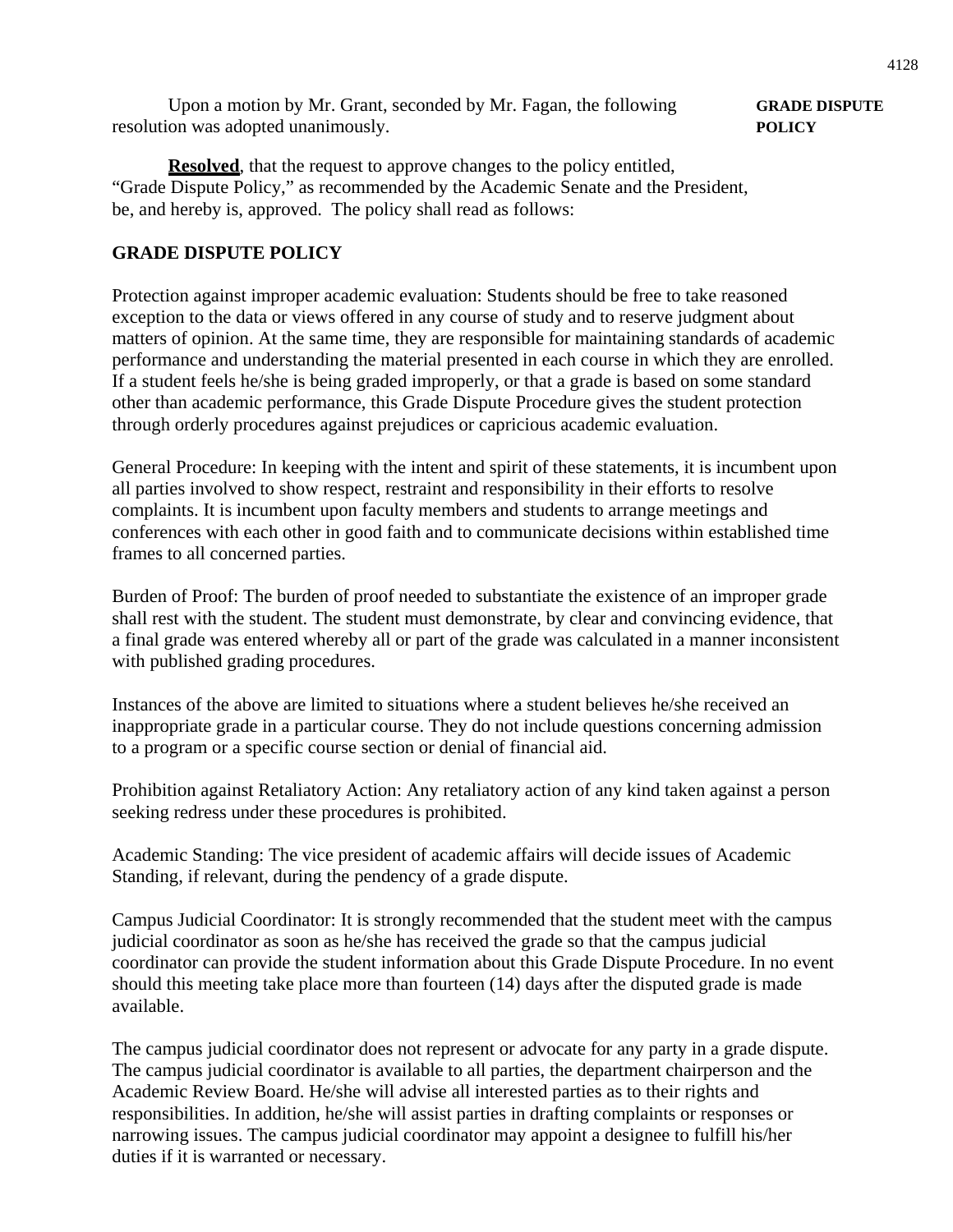Time Limits Defined: Days shall be defined as any day the college is open for business and shall exclude Saturdays and Sundays and any holiday the college has published as "college closed," and emergency closings. Meetings should be arranged within the specified time limits whenever possible though they may take place at a later time if all parties are in agreement. Time limits may be waived for just cause.

## **Procedure for Processing Complaints**

Step 1. Meeting with the Faculty Member: Within fourteen (14) days after the start of the fall or spring semester immediately following the date the disputed final grade was made available, the student shall contact the campus judicial coordinator and inform the instructor in writing or via email using the student's Hudson Valley Community College email account that he/she disputes the grade. The instructor shall make every effort to arrange a meeting with the student or to communicate with the student regarding their grade and the grading procedure.

This communication is designed for both parties to understand the position of the other and reach some resolution.

In the event the instructor does not respond within seven (7) days of receiving written notification that the student requests a meeting or in the event that the student is dissatisfied with the outcome of that communication, the student shall proceed with Step 2.

Step 2. Meeting With the Department Chairperson and Instructor: The student shall notify the department chairperson immediately if a grade dispute is not resolved at step 1. The student shall request a meeting with his/her department chairperson and the Instructor, in writing. The meeting shall be scheduled at a mutually agreeable time, within seven (7) days of the receipt of the written request. Both the student and the instructor shall make themselves available for the meeting. The purpose of the meeting is to review the grade and the grading procedure. A grade dispute cannot be presented to the Academic Review Board if this meeting has not been held. Therefore it is incumbent upon the department chairperson to arrange the meeting in a timely fashion or provide a written justification for the failure to hold the meeting.

If the student does not attend the meeting, or if the instructor is unavailable, the meeting will proceed and the dispute may be resolved without his/her input. The grade may be changed and/or the complaint dismissed without input from the non-present party. The department chairperson is under no obligation to schedule subsequent meetings if the student agreed to a date, time and place or if an instructor is unavailable or no longer employed at the college.

The department chairperson shall notify the campus judicial coordinator as soon as possible of the outcome of the meeting in writing or via email using the Hudson Valley Community College email account.

When warranted, the department chairperson may appoint a suitable person to act as his/her designee.

If the communication with the faculty member and/or the meeting with the department chairperson do not satisfactorily resolve the problem, the student may request an Academic Review Board Hearing.

Step 3. Preparation of Written Complaint and Documentation: All requests for an Academic Review Board Hearing shall be made in writing. The written complaint must contain the name of the class, the instructor, the section and the exact nature of the dispute as well as the remedy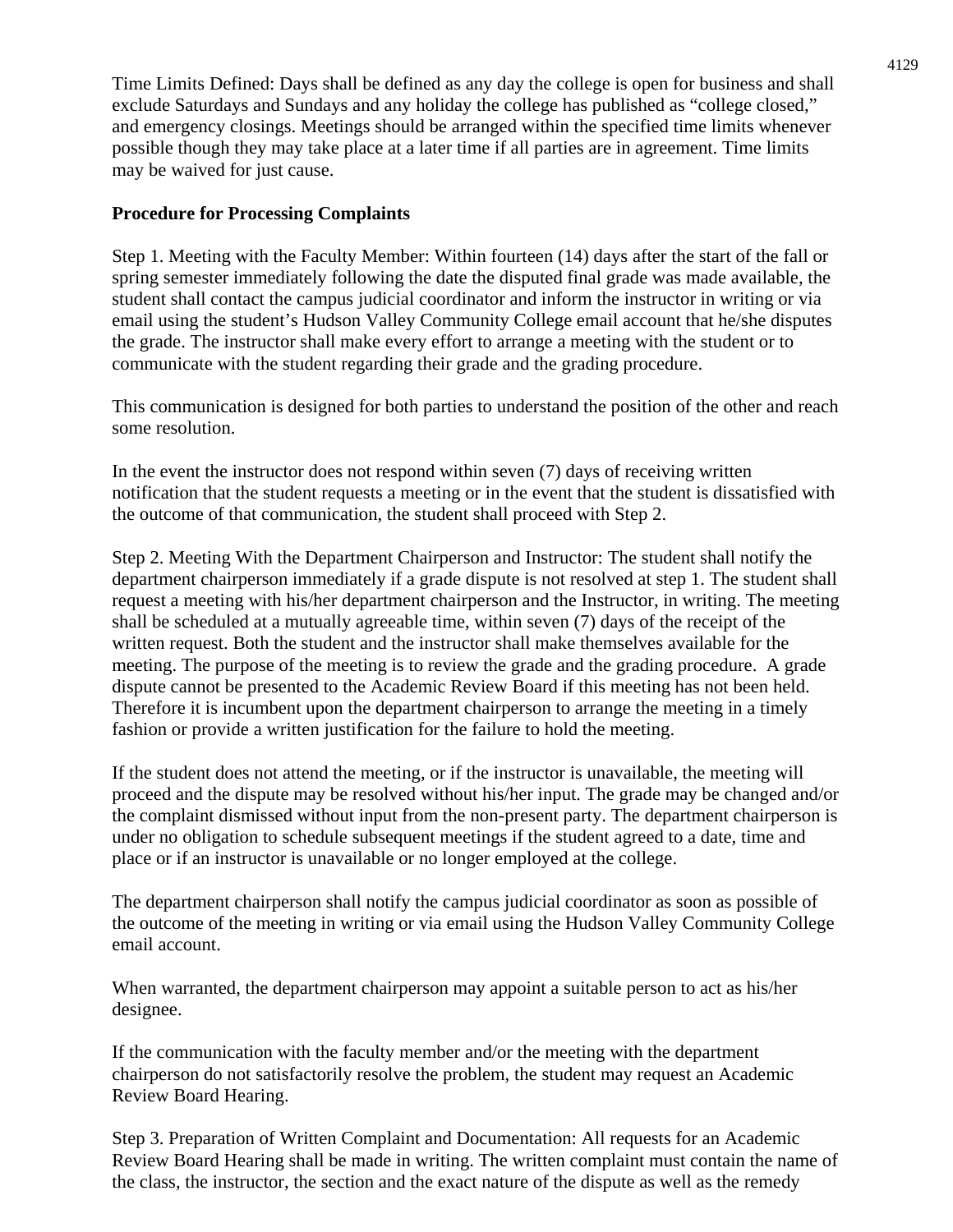sought. The nature of the dispute must clearly articulate how the student will meet his/her burden of proof including the grade the student received and what grading policy or procedure was violated by the entry of that grade. The student will also include any necessary attachments.

The written complaint, with attachments shall be submitted to the campus judicial coordinator within 30 days of the start of the fall or spring semester immediately following the receipt of the disputed grade. The campus judicial coordinator shall forward the complaint to the appropriate department chairperson and the instructor. Each may submit a response or other documentation, but neither is obligated to present evidence to the Board. The instructor and/or the department chairperson must submit their response, if any, within three (3) days of receiving the written grade dispute. There are times when specific items such as a course outline are requested by the campus judicial coordinator or the Academic Review Board. In those cases, the documents requested must be produced even if the instructor chooses not to submit a written response to the complaint.

The campus judicial coordinator will file with the Chairperson of the Academic Review Board the student's written complaint with attachments along with any responses, and those attachments, within seven (7) days of receiving the student's complaint. In addition, the campus judicial coordinator may provide the Academic Review Board with other documents, at the Board's request, including the course syllabus, outline or transcript.

Step 4. Academic Review Board: The Academic Review Board will be comprised of the Vice President for Academic Affairs, or his/her designee, who shall be the chair of the Academic Review Board, a faculty member who is a member of the Ethics and Conduct Committee, and one other member who shall be either an academic dean, administrative dean or department director. The academic dean shall not be from the same division in which the grade dispute arose. The faculty member shall not be from the same department in which the grade dispute arose.

The Academic Review Board may adjourn or reconvene at its discretion, will call witnesses only at its sole discretion, may request further documentation if required and may act to facilitate negotiations between the parties.

The campus coordinator will attend the Academic Review Board Hearing and will be available to that Board to advise on the procedure, obtain new information or documents or call witnesses.

If the Academic Review Board finds the student has not met his/her burden of proof, the complaint will be dismissed.

If the Academic Review Board determines that there was an error in the grade or that a student was graded improperly and all attempts at negotiation have failed, they may determine that the grade will be changed. Members of the board and/or the vice president for academic affairs and/or the department chairperson will assist the campus judicial coordinator in implementing that change.

The Academic Review Board shall transmit a written decision to the campus judicial coordinator. The campus judicial coordinator will forward the decision of the Academic Review Board to the appropriate parties, the department chairperson and the Vice President for Academic Affairs.

Step 5. Appeals: Within seven (7) days of the receipt of the decision, either party may appeal the decision, in writing, to the campus judicial coordinator. Appeals may be taken from the decision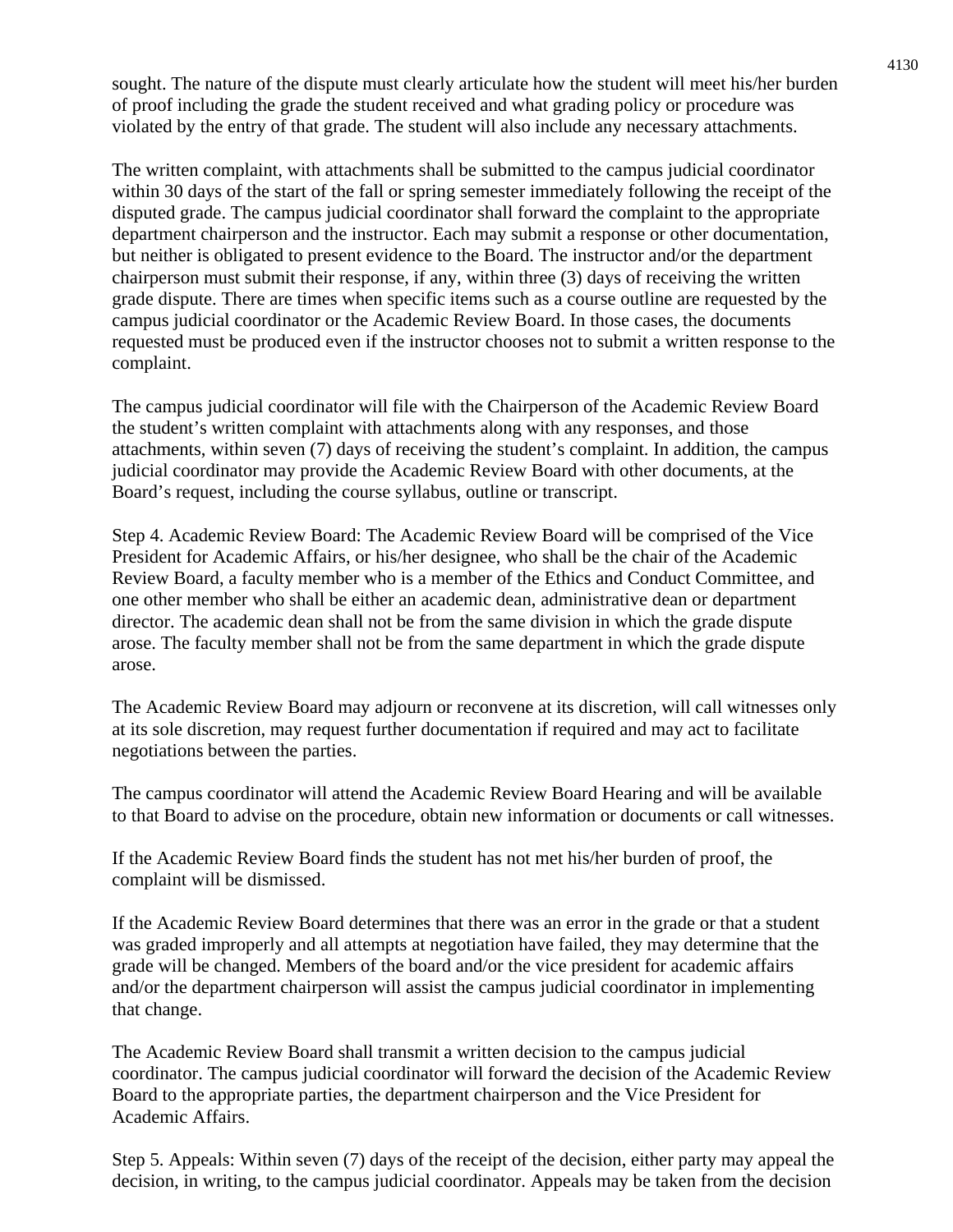of a Review Board or from a decision of a Department Chair to dismiss a complaint. He/she will forward the appeal to the other party, who may submit a written response within three (3) days. The other party is under no obligation to respond to an appeal. Within ten (10) days of receiving the appeal, the campus coordinator will present it to an Appeals Board which will determine if one or more of the following conditions can be established:

(1) A significant procedural error was committed; (2) All evidence/information was not considered; or (3) Newly discovered evidence is available. The Appeal Board shall be comprised of members of the Committee on Ethics and Conduct and shall include three (3) members: a student, an administrator and a faculty member. The faculty member shall not be from the same division in which the grade dispute arose.

Within seven (7) days of receiving and reviewing the written appeal, the Appeals Board will render a written decision which shall be forwarded to the campus coordinator and distributed to the parties through that office. If the appeal is denied, there is no further remedy. If the appeal is determined to have merit, the campus coordinator shall reconvene the Academic Review Board for the purpose of correcting the error and rehearing the dispute.

Upon a motion by Mr. Fagan, seconded by Mr. Pratt, the following **HVCC 2020-2021** resolution was adopted unanimously. **OPERATING BUDGET**

**Resolved**, that the request to approve the Hudson Valley Community College Operating Budget for the fiscal year commencing September 1, 2020 and ending August 31, 2021 of \$89,659,689, be and hereby is, approved.

Upon a motion by Ms. Ayoub, seconded by Dr. Jennings, the following **HVCC 2020-2021** resolution was adopted unanimously. **TUITION & FEE**

**SCHEDULE**

**Resolved**, that the request for approval of the Hudson Valley Community College Tuition and Fee Schedule, for the fiscal year commencing September 1, 2020 and ending August 31, 2021, be and hereby is, approved, as follows:

| <b>HUDSON VALLEY COMMUNITY COLLEGE</b><br>Tuition & Fee Schedule 2020-2021 |                           |                                |                                         |
|----------------------------------------------------------------------------|---------------------------|--------------------------------|-----------------------------------------|
|                                                                            |                           | 2020-21                        |                                         |
|                                                                            | <b>Full-time (annual)</b> | Part-time (per<br>credit hour) | <b>Flat Rate per</b><br>student/course/ |
|                                                                            |                           |                                | occurrence                              |
| <b>Resident Tuition</b>                                                    | \$4,800.00                | \$200.00                       |                                         |
| Non-Resident Tuition                                                       | \$9,600.00                | \$400.00                       |                                         |
| Out-of-State Tuition                                                       | \$9,600.00                | \$400.00                       |                                         |
| College in the High School                                                 |                           | \$65.00                        |                                         |
| <b>Technology Fee</b>                                                      | \$600.00                  | \$25.00                        |                                         |
|                                                                            |                           |                                |                                         |
| Automotive/Autobody RepairFee                                              |                           |                                | up to $$50$                             |
| Capital Chargeback (out-of-state students)                                 | \$300.00                  | \$10.00                        |                                         |
| CLEP*                                                                      |                           |                                | \$25.00                                 |
| <b>Credit by Examination</b>                                               |                           | \$55.00                        |                                         |
| Dental Hygiene Clinic                                                      |                           |                                | varies                                  |
| <b>Health Facility Fee</b>                                                 | \$30.00                   | \$2.50                         |                                         |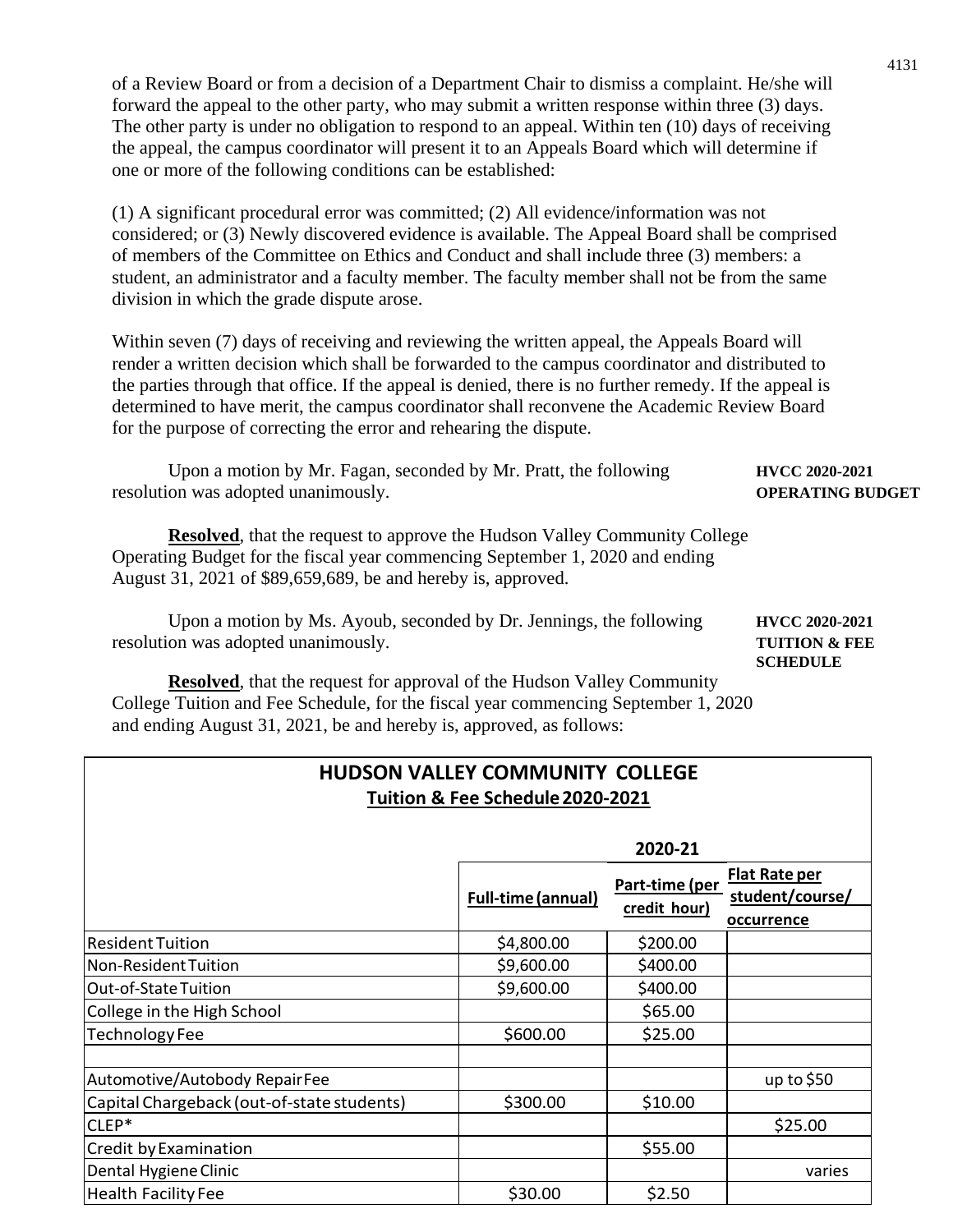| <b>Identification Card Replacement</b>                                                                                                                               |          |         | \$9.00        |
|----------------------------------------------------------------------------------------------------------------------------------------------------------------------|----------|---------|---------------|
| Lab/Course Fee (including uniforms & tools)                                                                                                                          |          |         | up to \$1,000 |
| Late Fee-Immunization                                                                                                                                                |          |         | \$0.00        |
| Late Registration Fee                                                                                                                                                |          |         | \$60.00       |
| Library Fine                                                                                                                                                         |          |         | \$3.00        |
| Life Experience Evaluation                                                                                                                                           |          | \$50.00 |               |
| Locker Fee (optional)                                                                                                                                                |          |         | \$10.00       |
| Lost or Damaged Materials (print or audiovisual)                                                                                                                     |          |         | \$70 minimum  |
| Parking Fine                                                                                                                                                         |          |         | varies        |
| Placement Fee                                                                                                                                                        |          |         | \$9.50        |
| Records & Activities Fee                                                                                                                                             | \$165.00 | \$13.75 |               |
| <b>Return Check Fee</b>                                                                                                                                              |          |         | \$20.00       |
| <b>Study Abroad Application</b>                                                                                                                                      |          |         | \$200.00      |
| Transcript Fee (fax)                                                                                                                                                 |          |         | \$10.00       |
| Tuition Deposit (non-refundable)                                                                                                                                     |          |         | \$50.00       |
| Tuition Payment Plan Fee**                                                                                                                                           |          |         | \$0.00        |
| Vehicle Registration Fee                                                                                                                                             | \$86.50  | \$7.25  |               |
| *CLEP College Board also charges an additional fee to the student<br>**HVCC does not charge a fee, the tuition payment plan provider charges a \$50 fee per semester |          |         |               |
|                                                                                                                                                                      |          |         |               |

Upon a motion by Mr. Fagan, seconded by Ms. Ayoub, the following **CAPITAL** resolution was adopted, with Mr. Pratt abstaining. **CONSTRUCTION—**

**Resolved**, that the request for approval of the award of contract for General **CONSTRUCTION**, Construction for the Lang Technical Building in the amount of \$920,000 to **AWARD OF** Bette & Cring, LLC for the renovation project entitled, "Guenther Enrollment **CONTRACT**, Services Center, Lang Technical Building, and Fitzgibbons Health Technologies **LANG TECHNICAL** Center – Renovations," be, and hereby is, approved. **BUILDING**

Upon a motion by Dr. Jennings, seconded by Dr. Kapp, the following **CAPITAL** resolution was adopted unanimously. **CONSTRUCTION—**

**Resolved**, that the request for approval of the award of contract for **AWARD OF** Mechanical for the Lang Technical Building in the amount of \$301,600 to **CONTRACT**, BPI Piping, Inc. for the renovation project entitled, "Guenther Enrollment **LANG TECHNICAL** Services Center, Lang Technical Building, and Fitzgibbons Health Technologies **BUILDING** Center – Renovations," be, and hereby is, approved.

Upon a motion by Dr. Kapp, seconded by Ms. Breselor, the following **CAPITAL** resolution was adopted unanimously. **CONSTRUCTION—**

**Resolved**, that the request for approval of the award of contract for **AWARD OF** Plumbing for the Lang Technical Building in the amount of \$140,000 to **CONTRACT,** BPI Piping, Inc. for the renovation project entitled, "Guenther Enrollment **LANG TECHNICAL** Services Center, Lang Technical Building, and Fitzgibbons Health Technologies **BUILDING** Center – Renovations," be, and hereby is, approved.

**GENERAL** 

**MECHANICAL,** 

**PLUMBING,**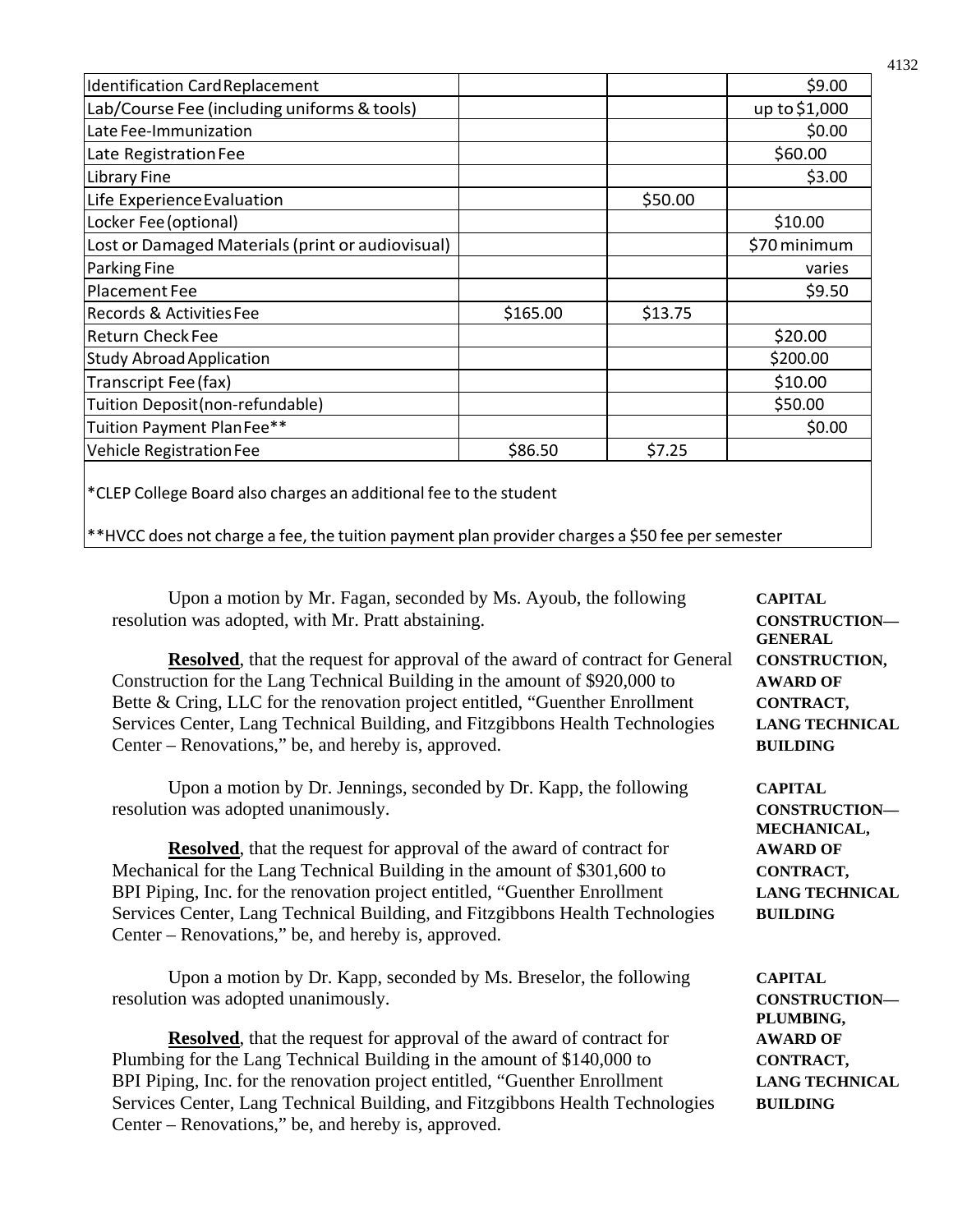| Upon a motion by Mr. Fagan, seconded by Dr. Kapp, the following | <b>CAPITAL</b>       |
|-----------------------------------------------------------------|----------------------|
| resolution was adopted unanimously.                             | <b>CONSTRUCTION—</b> |

**Resolved**, that the request for approval of the award of contract for **AWARD OF** Electrical for the Lang Technical Building in the amount of \$225,200 to **CONTRACT,** J. McBain Electric, Inc. for the renovation project entitled, "Guenther Enrollment **LANG TECHNICAL** Services Center, Lang Technical Building, and Fitzgibbons Health Technologies **BUILDING** Center – Renovations," be, and hereby is, approved.

#### **INFORMATION ITEMS INFORMATION**

The following information items were noted: **ITEMS**

### **A. 2019/2020 COLLEGE FACULTY PROMOTIONS**

Faculty recommended for promotion effective September 1, 2020 are outlined below and written recommendations of the Vice President for Academic Affairs, Deans and Department Chairpersons at the College are available on the portal.

#### **Assistant Professor to Associate Professor - \$2,000 Adjustment**

| Shawna Kay Addison | Business Programs, Public Administration, Legal Studies and |
|--------------------|-------------------------------------------------------------|
|                    | Criminal Justice, Computing & Information Sciences          |
| Kelly Crupi        | Nursing and Surgical Technology                             |
| Johanna Mather     | Business Programs, Public Administration, Legal Studies and |
|                    | Criminal Justice, Computing & Information Sciences          |
| Michael Shea       | Biology, Chemistry & Physics                                |
| Joseph Stenard     | History, Philosophy & Social Sciences                       |
| Jennifer Walker    | Dental Hygiene                                              |

#### **Associate Professor to Full Professor - \$2,500 Adjustment**

| Michael Connell | <b>Learning Centers</b>                                     |
|-----------------|-------------------------------------------------------------|
| John Mulcare    | Business Programs, Public Administration, Legal Studies and |
|                 | Criminal Justice, Computing & Information Sciences          |
| Carmine Pesca   | Business Programs, Public Administration, Legal Studies and |
|                 | Criminal Justice, Computing & Information Sciences          |

#### **B. RETIREMENTS UNDER THE 2020 FACULTY RETIREMENT INCENTIVE OPTION 1— MAY 2020**

1. Timothy Dennis, Professor, Civil, Construction, Industrial & Mechanical Technologies

#### **C. HVCC MONTHLY FINANCIAL REPORTS**

- 1. 2019-2020 Fiscal Year Operating Budget Summary as of 5/31/2020
- 2. Capital Expenditures, May 2020 and cumulative

Upon a motion by Dr. Jennings, seconded by Ms. Breselor, an **EXECUTIVE** executive session was called at 5:16 p.m. for the purposes of discussing **SESSION** personnel and collective bargaining matters.

Upon a motion by Mr. Fagan, seconded by Mr. Zweig, the executive session was ended at 5:30 p.m. and Chairman Kelleher opened the meeting.

# **AUGUST MEETING**

The next monthly meeting of the Board of Trustees will be held on Tuesday, August 18, 2020.